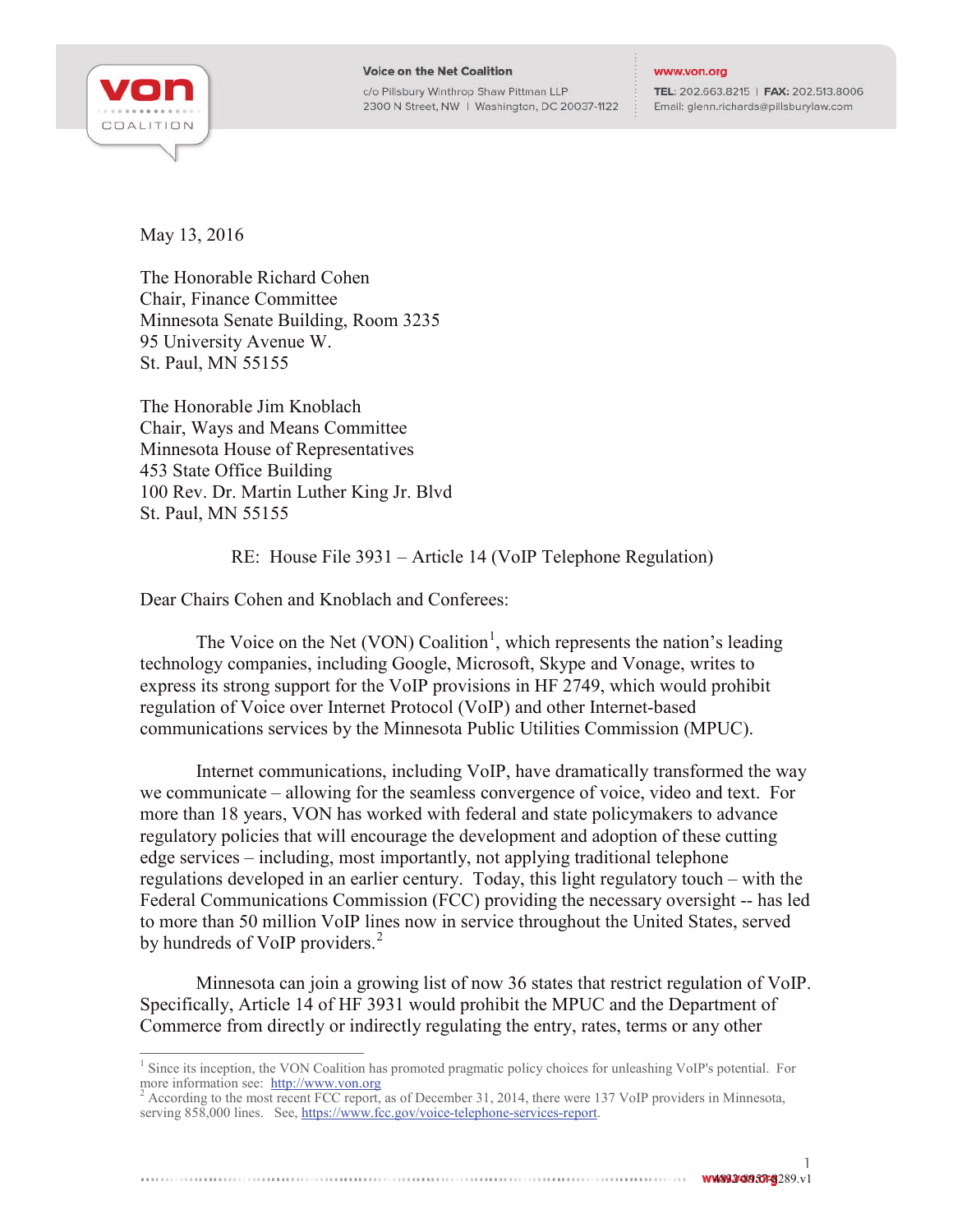

May 13, 2016 Page 2

aspect of VoIP or IP-enabled service. The legislation requires VoIP providers to pay certain surcharges related to universal service and to comply with state and federal laws regarding 911 services, thereby providing important protections to Minnesota consumers.

Opponents of the legislation argue that it will harm state policies ensuring universal service and undermine consumer protection; inappropriately overturn the 2015 MPUC decision to regulate VoIP and interfere with the federal district court case filed to undermine the PUC decision; and place CenturyLink and other phone companies at an unfair competitive disadvantage. None of these concerns is valid.

This legislation is necessary because the MPUC last year issued a controversial decision that it can (and will) regulate VoIP, which is one of the many IP-enabled services that help drive broadband deployment and investment. That decision, which may or may not apply only to VoIP services offered by Charter, is now under review in a Minnesota federal court. The regulatory uncertainty caused by the MPUC decision will disrupt the vibrant marketplace for IP communications and cause confusion for consumers unsure of which services are regulated. This legislature, not a court, is in the best position to make this important policy decision.

First, consumers are protected because VoIP providers are subject to regulation by the FCC. These regulations include protection of consumer information; required provision of 911; providing notice before discontinuing service; and porting phone numbers if the customer chooses to move to another service provider. Most VoIP providers don't require long-term contracts and unhappy customers can easily transfer service to the dozens of other VoIP providers. Or they can file complaints with the FCC.

Second, the FCC in 2004 preempted state regulation of VoIP and the 2015 MPUC decision is simply wrong (and the federal court case simply unnecessary). The MPUC attempts to distinguish between what it calls "fixed" and "nomadic" VoIP (whether the service can be used from a single location v. a service that can be used from any broadband connection). The FCC did not make that distinction, but found that VoIP is practically inseverable for jurisdictional purposes because of the inherent capability to enable subscribers to utilize multiple features that perform and manage different types of communications and can access different websites or IP addresses. The FCC noted that these functionalities were designed to overcome geography, not track it.

All VoIP services – whether "nomadic" or "fixed" offered in the marketplace today include the three basic features the FCC identified. They require the use of a broadband connection. They require the use of IP-compatible equipment. And they offer consumers a suite of integrated capabilities and features.